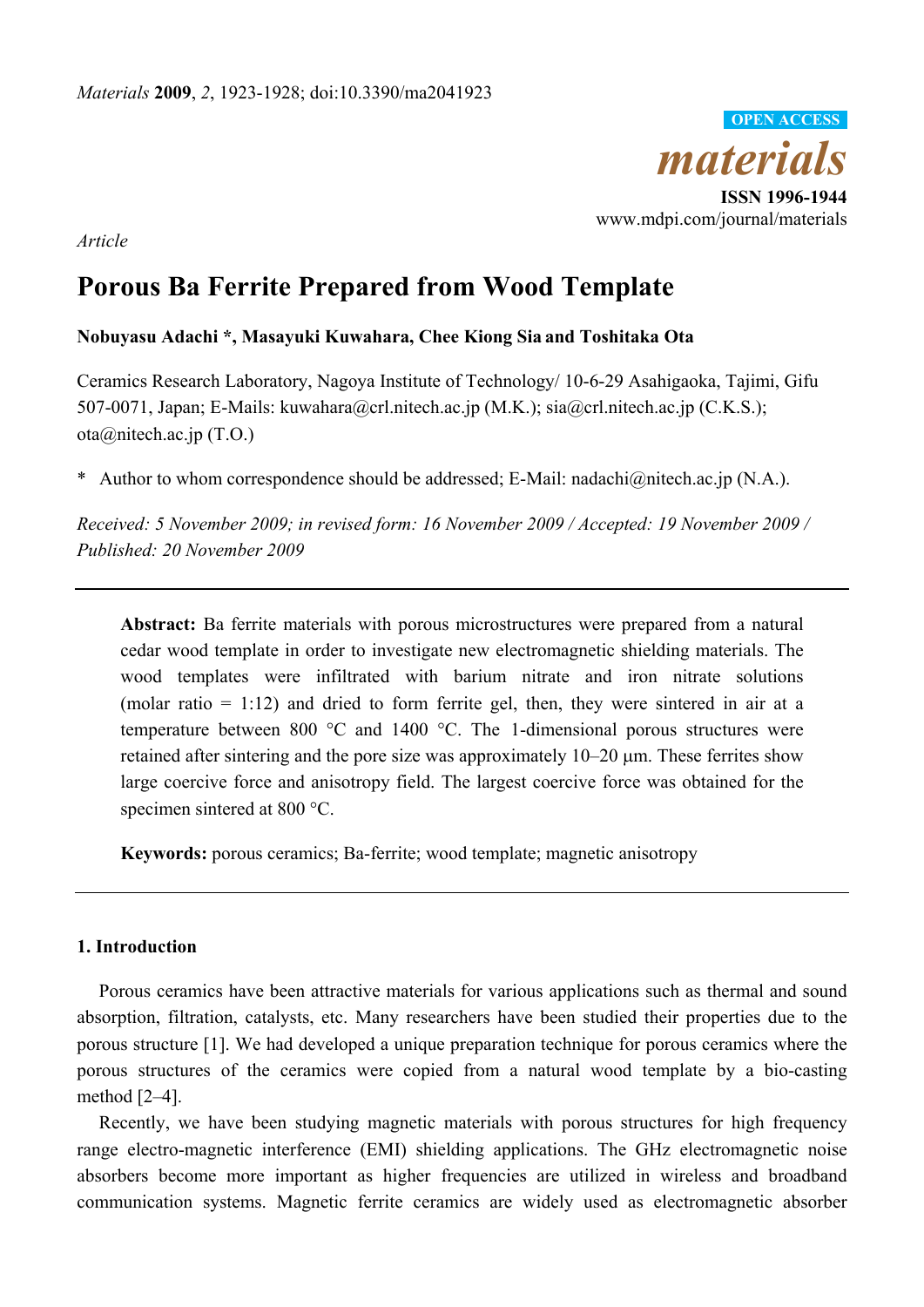materials mainly in the MHz frequency region because of high permeability. Generally, the permeability of bulk samples decreases in the GHz frequency region due to the so-called Snoek's limit [5]. However, it is reported that thin films of Ni-Zn soft ferrite with a preferred orientation exceed Snoek's limit and the permeability is kept high in the GHz frequency range [6]. This presents a possibility that the microstructure gives an increase of the permeability of ferrite materials in the GHz frequency region. We already reported the synthesis of a porous Ni-Zn ferrite from a wood template and found different magnetic properties depending on the axis along the 1-dimesional pore structure [7]. We are expecting that thin film-like magnetic properties of the porous ferrite increase the permeability in the high frequency region. We have also been investigating Ba-ferrite with porous structure. The hexagonal Ba-ferrite is a hard magnetic material with large magnetic anisotropy energy and is recently expected to be a new electromagnetic absorber by utilizing magnetic resonance because the resonance frequency with hard Ba-ferrite lies in GHz frequency region due to its large magnetic anisotropy. In this paper, we report the preparation of a porous Ba-ferrite  $BaFe_{12}O_{19}$  from a wood template by the bio-casting method and its magnetic properties.

## **2. Experimental Procedures**

For the wood templates, commercial Japanese cedars were used. The cedars are coniferous trees which have uniform and micro-porous structures. Pieces of raw wood were cut (e.g. 15 mm  $\times$ 10 mm  $\times$  10 mm) and boiled with 25% ammonia for 1 h in order to remove the wood extractive organic compounds, then, they were washed with distilled water and dried in air at 60–80 °C for 1 day.

As starting chemicals, reagent grade  $Ba(NO_3)$  and  $Fe(NO_3)$ <sup>3</sup>;  $9H_2O$  were weighed to be stoichiometric compositions of BaFe<sub>12</sub>O<sub>19</sub> and mixed at 60 °C for 10–15 min under stirring. These nitrate solutions were infiltrated into the wood specimens. Finally, the specimens were sintered at 800– 1400 °C for 8 h in air. The crystal structures of the specimens were analyzed by X-ray diffractometer (XRD) with Cu K $\alpha$  radiation (RINT 1100, Rigaku Co.). The microstructures were observed by scanning electron microscope (SEM; JSM-7100 FX, JEOL Ltd.) and Energy dispersive X-ray spectroscopy (EDX) analysis was also performed. Magnetizations were measured by the vibrating sample magnetometer (VSM; TOEI Co.)

## **3. Results and Discussion**

The powder XRD patterns of the sintered specimens are shown in Figure 1. In all specimens, the polycrystalline diffraction peaks from the hexagonal Ba-ferrite  $BaFe_{12}O_{19}$  phase were observed. The small diffraction peaks from the  $\alpha$ -Fe<sub>2</sub>O<sub>3</sub> phase was also recognized in all specimens.

The appearance of the specimen sintered at 800 °C retains the grains of the wood template and its color is still brown. The specimens sintered at temperatures of more than 1000 °C become black. From the point of view of strength, the specimens sintered at temperatures below 1000 °C are fragile and difficult to form or cut into another shape. However, the porous structures of the cedar wood are maintained after sintering. The microstructures of the sintered specimens were shown in Figure 2. The pore size was approximately 10–20 μm and thickness of the cell wall is approximately 1–2 μm, which is the typical size reported before [2]. From these images, it can be concluded that the cell wall of the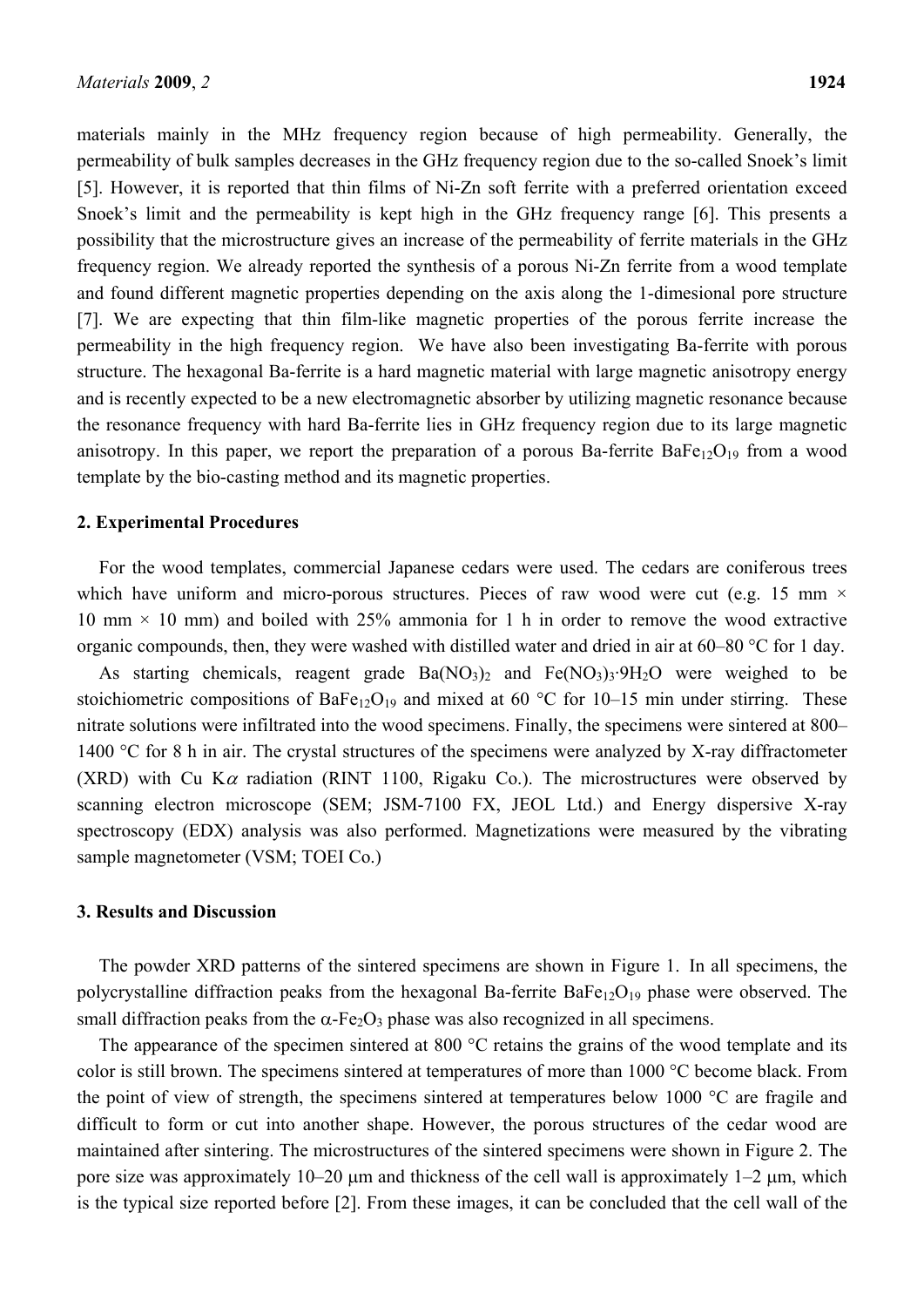original cedar wood transformed to ferrite ceramics. The EDX analysis indicates that the composition ratio of Ba:Fe is 1:14.3. This result reflects the XRD analysis where the Ba-ferrite BaFe<sub>12</sub>O<sub>19</sub> phase and  $\alpha$ -Fe<sub>2</sub>O<sub>3</sub> phase co-exist.

**Figure 1.** powder XRD patterns of the specimens sintered at: (a) 800 °C, (b) 1000 °C, (c) 1200 °C and (d) 1400 °C for 8 h.



**Figure 2.** SEM micrographs of the porous Ba-ferrite sintered at: (a) 800 °C and (b)  $1000 °C$ .



The magnetic hysteresis curves shown in Figure 3 were measured by using the powder forms of the sintered specimens. The magnetization curves do not saturate even at 20 kOe, which indicates a large anisotropy field of the hexagonal Ba-ferrite materials. As far as the saturation magnetization  $M_s = 4.8$  kgauss of the BaFe<sub>12</sub>O<sub>19</sub> is concerned [8], the extrapolated  $M_s$  values of the specimens almost agree with the reference value. The specimen sintered at 800 °C shows the largest coercive force of 8 kOe. With an increase of the sintering temperature, the coercive force tends to decrease. The coercive force is intimately related with grain size because large grain growth often makes a multi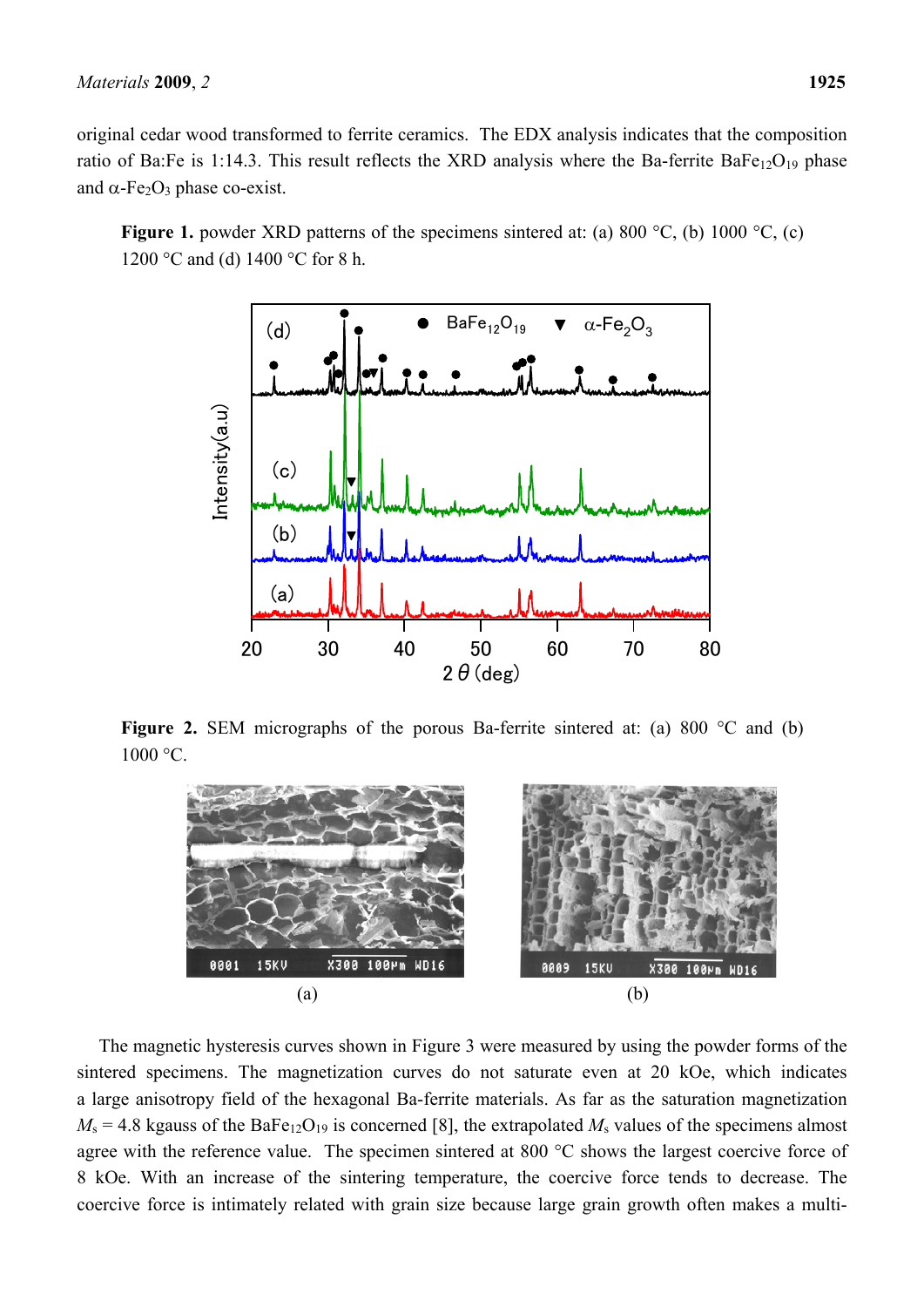magnetic domain structure. Single magnetic domain structure is an ideal structure for large coercive

force and a large magnetic anisotropy. A large magnetic anisotropy is considered to increase resonance frequency of this material. Although a reversible relation of the coercive force was observed for the specimens sintered between 1000 °C and 1200 °C, magnetization results suggest that a sintering temperature of 800 °C is appropriate for the grain growth for the magnetic single domain.

Figure 3. Magnetic hysteresis loops of powder forms of the specimens sintered at: (a) 800 °C, (b) 1000 °C, (c) 1200 °C and (d) 1400 °C.



**Figure 4.** Magnetic hysteresis loops of the porous specimens sintered at 1200 °C in (a), (b) and (c) configurations.

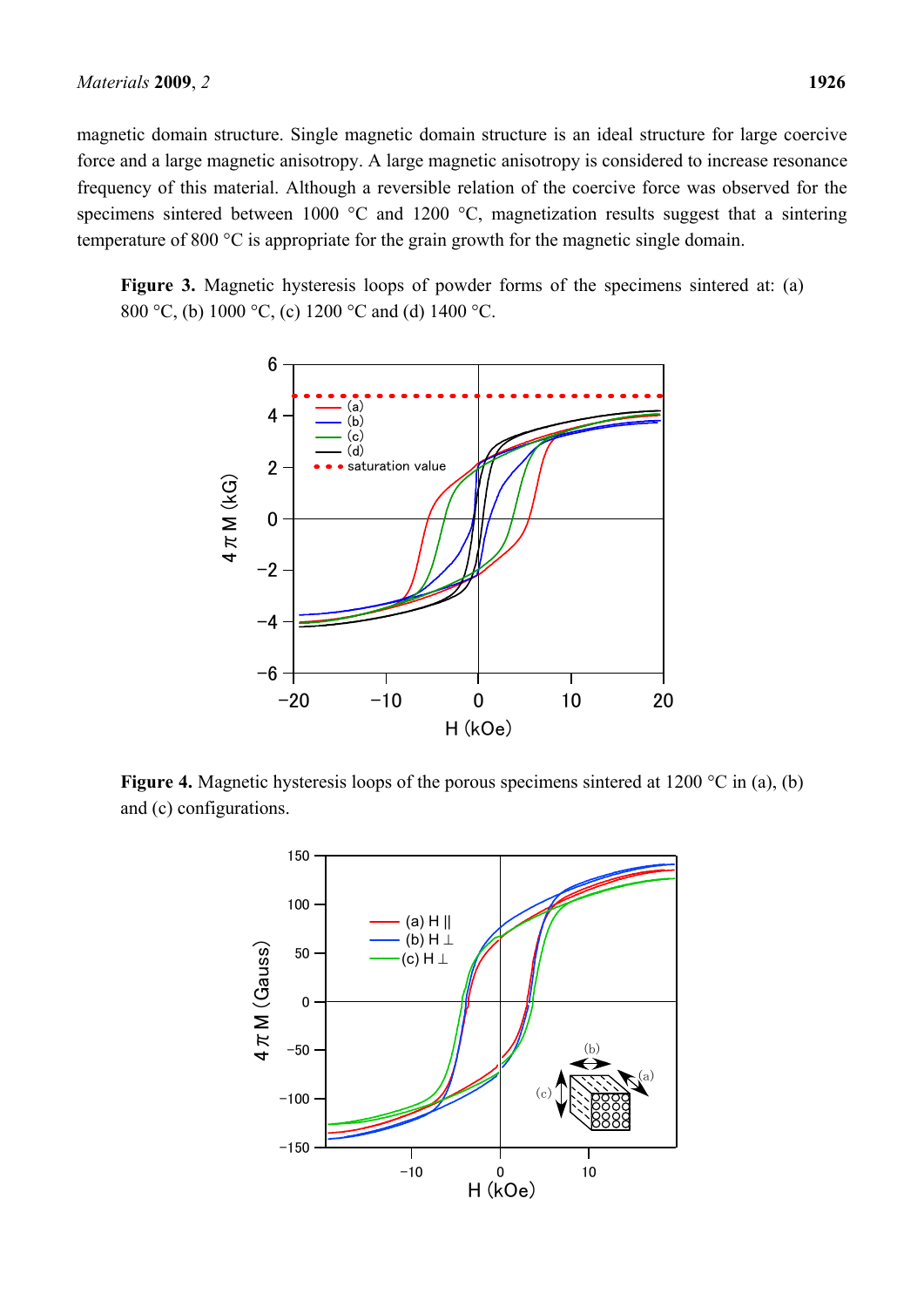For the characterization of the magnetic anisotropy depending on the direction of the pore, the specimen sintered at 1200 °C (we used this specimen because it's easier to shape treat than the specimen sintered at 800 °C) was cut into cubes (approximately  $5 \times 5 \times 5$  mm) and the magnetic hysteresis curves were measured in the magnetic field parallel and perpendicular to the 1-dimensional pore structure. As shown in Figure 4, the coercive force is approximately 5 kOe and no remarkable differences were observed between parallel (a) and perpendicular (b and c) configurations to the magnetic field. Randomly oriented crystalline structure resulted in the isotropic hysteresis loops. For the case of soft magnetic Ni-Zn ferrite wood, the direction to the porous structure gave the influence for the magnetic anisotropy [7]. The magnetization tends to saturate easily in the magnetic field along the pore structure. We considered that the easy magnetic anisotropy of the porous Ni-Zn ferrite comes from the magnetic shape anisotropy which is generally observed for the case of the thin films. The porous cell wall may behave like a thin film structure. For the case of the Ba-ferrite, the magnetic hysteresis curves were almost isotropic. The hard magnetic properties of this system mainly come from the magnetocrystalline anisotropy. Even if the shape of the cell wall has a roll of film, the effect of the shape magnetic anisotropy can be negligible in comparison with the randomly oriented magnetocrystalline anisotropy. In order to obtain a magnetic easy axis along the 1-dimensional core structures in this system, we have to control c-axis preferred oriented crystallization along the cell wall in the sintering process. At the present stage, characterizations for the high frequency electromagnetic absorber are not enough, however, the porous Ba-ferrite with large magnetic anisotropy can be expected for the absorber in GHz frequency region.

## **4. Conclusions**

A porous hexagonal Ba-ferrite was prepared from a cedar wood template by the bio-casting method and its magnetic properties were investigated. Porous structures were maintained in the sintering process and the pore size was approximately 10–20 μm. A large coercive force and anisotropy field was realized at the specimen sintered at 800 °C. Randomly oriented crystalline structure resulted in the isotropic magnetic hysteresis curves. In order to obtain large magnetic anisotropy of Ba-ferrite system by the porous structure, it will be necessary to achieve the c-axis preferential crystallization along the porous structure.

### **Acknowledgements**

This work was supported by the Comprehensive Support Programs for Creation of Regional Innovation Program of Japan Science and Technology Agency.

# **References**

- 1. Studart, A. R.; Gonzenbach, U.T.; Tervoot, E.; Gauckler, L. Tailoring the surface chemistry of nanoparticles in ceramic processing. *J. Am. Ceram. Soc.* **2006**, *89*, 1771–1789.
- 2. Mizutani, M.; Takase, H.; Adachi, N.; Ota, T.; Daimon, K.; Hikichi, A. Porous ceramics prepared by mimicking silicified wood. *Sci. Technol. Adv. Mater.* **2005***, 6*, 76–83.